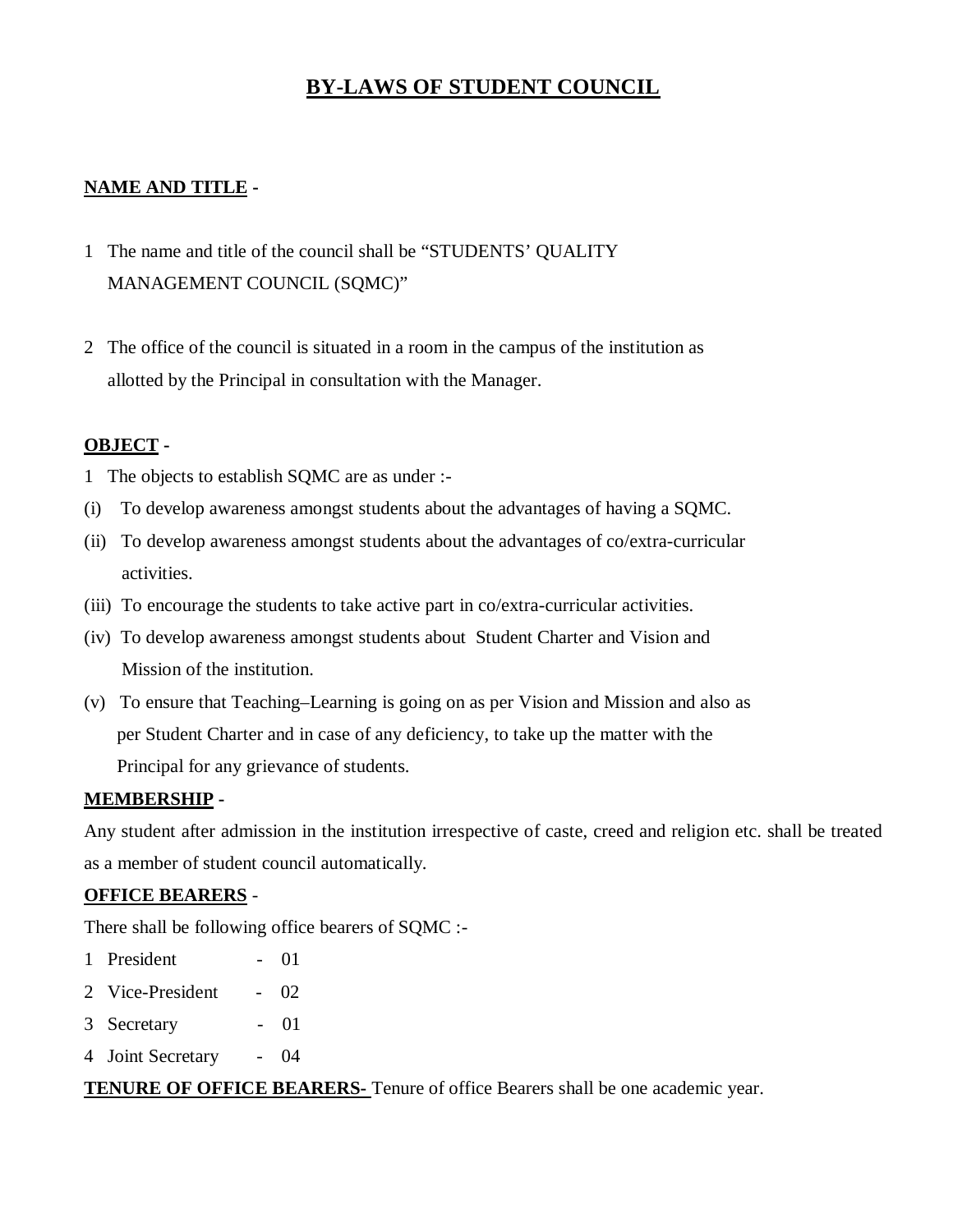## **ELECTION OF OFFICE BEARERS** -

Election of all office bearers shall be conducted immediately within 15 days after the close of admission. Prior notice for election of office bearer shall be given at least 10 days in advance. As far as possible looking to the geographical situation and also institution being a self finance college, efforts shall be made for unanimous election or selection in peaceful manner.

In case, any situation arises compelling the election for any post, in that situation; election shall be conducted through secret ballots maintaining congenial atmosphere in the institution for teaching-learning.

## **ELIGIBILITY OF CANDIDATES FOR ELECTION-**

- 1- Should be the student of the college.
- 2- Should have not been punished by the college or by any outside agency for any miss conduct.
- 3- Should ensure for peaceful participating in election process and thereafter also.
- 4- Should ensure to work for cordial educational environment without any discrimination.
- 5- Should ensure for silent and peaceful campaigning during election process if so required.
- 6- Should ensure to care sincerely for curriculum implementation.
- 7- Should ensure to take up any grievance with college authorities in disciplined and decent manners. Candidate willing to participate in election would submit an affidavit giving undertaking for all above conditions and would deposit the same before person authorized by principal as election officer.

### **ELECTION PROCESS-**

- 1- Election process will be conducted by elective officer who would be a senior teacher authorized by Head of Institution.
- 2- Election officer would decide the fees of form for candidates of deferent posts.
- 3- Election officer would notify the date, time, place and process of election at least 10 days before election.

## **REMOVAL** –

Any office bearer may be removed on following ground :-

- 1 Any office bearer if he remains absent in two continuous meetings.
- 2 If any office bearer violets Code of Conduct of Students.
- 3 If any office bearer makes the collection of fund without the permission of the Principal.